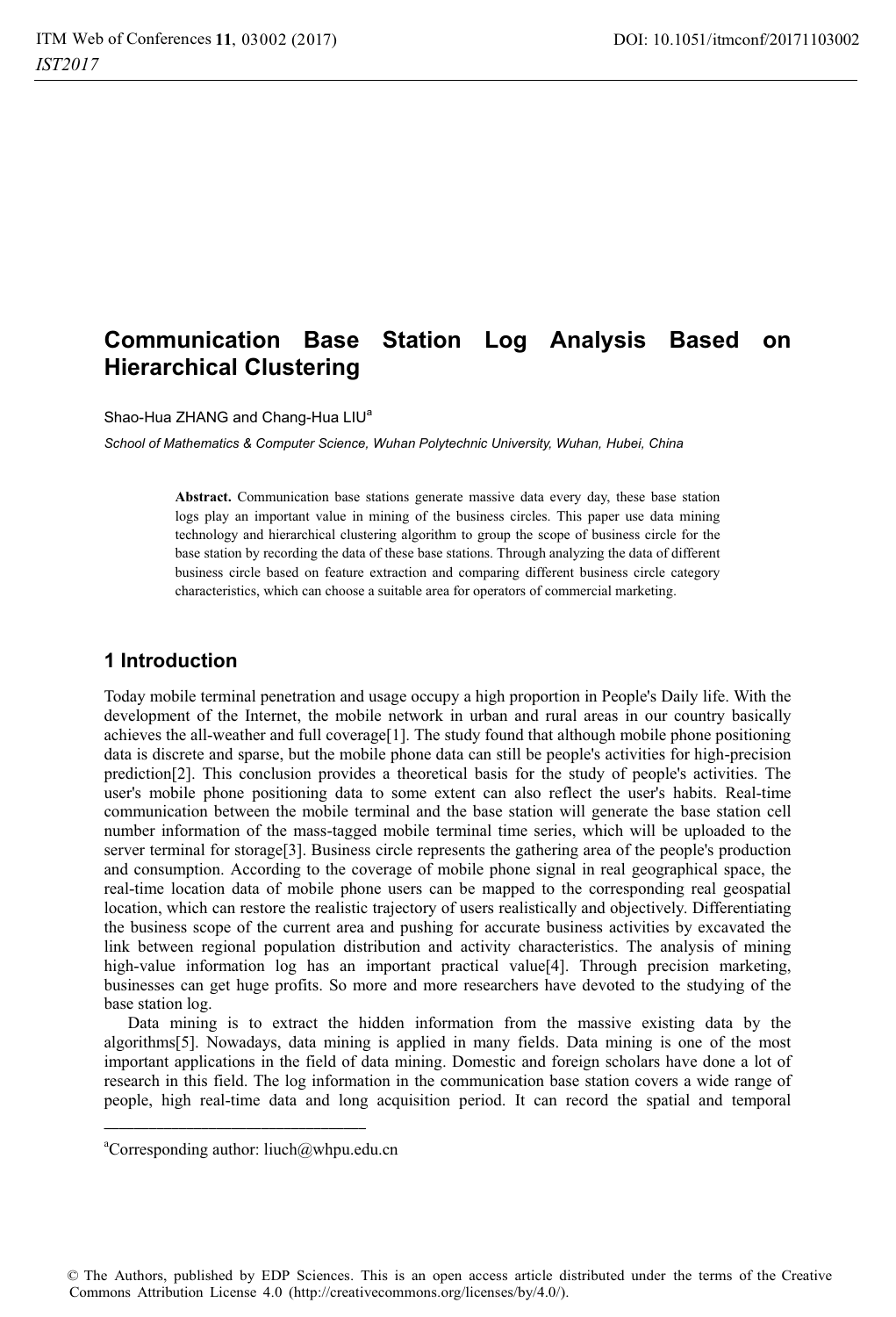characteristics of urban residents' activities for a long time, and there is no pressure on the respondents, so the academics think that it can dig out the characteristics of resident activities on the current area efficiently[6].

From the mass mobile phone positioning data of base station to obtain the characteristics of the stream of people, which can lock the current area of population activities effectively and found a high value area quickly to target business promotion. In the existing literatures, they analyze the population flow types according to the log of base station to find out the region type. For example, Zhigang Zhang and others through the design of two kinds of distributed mining algorithms(GPMA and SPMA) to dig out the important position[7]. A general framework is proposed to improve the usability of trajectory data in his paper, including a filter to improve data usability and a model to get the mining results. Xin yang Kong, etc. analysis the population movements through the using of SD-JUPF decision algorithm for the mobile phone log[8]. In their paper, a Movement Features-based Judging Urban population Flow(MF-JUPF) algorithm utiliziing cellphone trajectory data was proposed to deal with the is sure about the population flow. Jia Chen, etc. using the DBSCAN method to carry on the extraction to the mobile phone location data and identify the characteristics of the users[9]. In order to acquire personal profiles they propose a resonable technical route that first extracts the geographic regions from personal mobile phone location data based on a density-based clustering algorithm.

 In this paper, the calculation model of the human flow characteristic index is established, and the calculated index value is clustered by the hierarchical clustering algorithm. To analyze the experiment data through part of the base station provided by the local mobile operators. The results show that the algorithm can achieve good clustering effect, and can be divided into different types of business district, which shows the feasibility and effectiveness of the algorithm in data mining. This provides a reference for accurate business marketing. Therefore, this paper studies the base station log, proposes the use of hierarchical clustering algorithm to find out the important information, which can provide a new idea for future research work.

### **2 Business circle division method**

The use of mobile phones' related services such as text messages, browsing the Web, switching machines, etc. will generate log records. The current mobile phone users connected by the base station number, connection time, and the information such as user EMASI number [10] can identified by these records. The activities of the corresponding mobile phone users are reflected in log records. Each of base stations' service area on behalf of the different business circle type. Clustering analysis of mobile phone users within the coverage area of the base station, summarizing their demo graphic characteristics, and identifying different types of base station coverage areas, is equivalent to identifying the different types of business circle.

### **2.1 Analysis of activity area category**

This paper extracts the characteristics of people flow in the coverage area of the base station and then finds out the high-value business circle by the base station. Due to the coarse-time and coarse-grained limits of mobile phone base station data, The active areas are identified by the users' activity time[11]. High-value business circles has the characteristics of large flow and long percapita residence time. However, due to office workers working in the base station during the day in which the location is fixed and the residence time is relatively long. At the same time, residential area residents in the base station range is basically fixed, residence time is relatively long. It is difficult to distinguish the high-value shopping district, residence and work area only through the retention time as a flow characteristics. Therefore, the extracted features of the flow must be able to more clearly distinguish between these base stations coverage. The following assumptions also needed to divided the flow characteristics in this paper:

1)Only one active area is the users' residence

2)The user has at least one workspace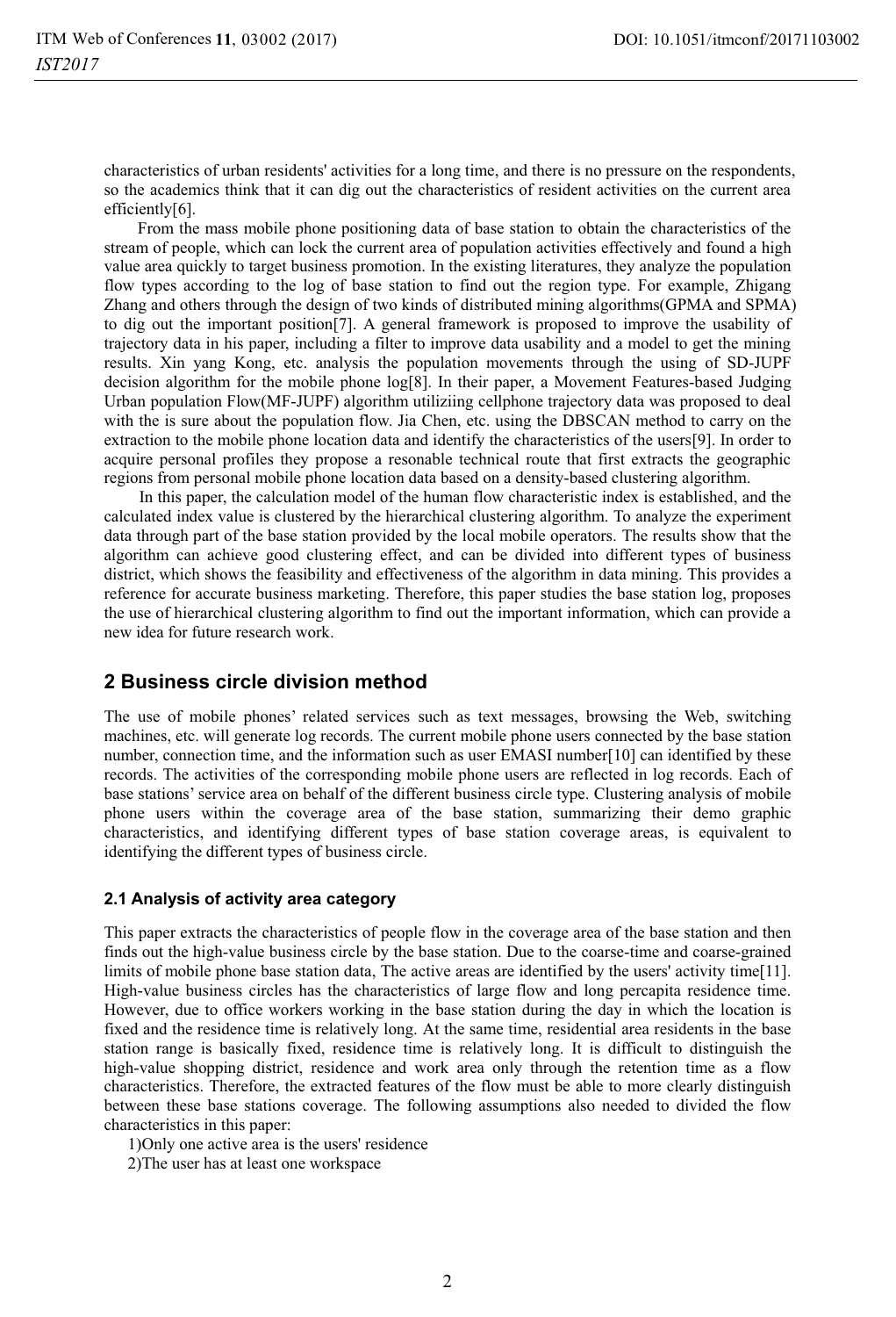3)The user can only work in the region and can not appear in other regions in working hours.

According to the above suppose, we can use the residence time per person in working hours, percapita residence time in the early morning, percapita residence time at the weekend and daily traffic as the base station coverage area of the flow characteristics. The users' activities are divided into the following: early morning hours (00:00~07:00), work hours (09:00~18:00).On the other hand, due to the fact that the working time and the daily life of some people are different, the premise of this paper may not be applicabled to all users in real life, and the corresponding rules need to be reformulated for special activities. After analysis and discussion, we divided four types of active regions. There are four flow characteristics as follows:

1) residence time per person in working hours: All users during working time  $(09:00 \sim 18:00)$  in average time within the scope of the base station. This indicator can be used to characterize the flow characteristics near the base station during the working period.

2)percapita residence time in the early morning: It represents the average residence time of people in the base station service area in the morning(00:00 to 07:00).Generally in this time period, the users are in the rest, through this indicator can be excavated pedestrian flow characteristics of residential base stations.

3)percapita residence time at the weekend: It stands for people around the base station per capita residence time at the weekend. High value business circle the number of shopping at the weekend and time will be greatly increased. With this indicator can indicate the flow characteristics of high-value shopping district.

4)daily traffic: It represents the number of people in the service area of the base station everyday. The more people, the greater the possibility of consumption. So it can reflect the characteristics of the high value business circle of people.

#### **2.2 Construction of the flow characteristics of the calculation model**

Supposed the total length of the user's date in the raw data is S days. The total number of base stations that all users pass through are X, the number of users are Y. The m on behalf of a day and n represents a user. Determine the current user's residence time by calculating the time difference between the two records. Then for a base station x, the time that the user y stays on the day of the week is  $w_t x_w$ . A user's retention time is  $n_t x_y$  in the morning and his(her) retention time is  $z_t x_y$  over the weekend. A user retention time is  $d_t x_y$  a day. If a user is not in service area for the base station, the four indicators of 0. For a base station, the base station coverage area of the flow characteristics of the formulas are as follows:

1)residence time per person in working hours

$$
w = \frac{1}{sy} \sum_{m=1}^{s} \sum_{y=1}^{Y} w_{-}t_{xy}
$$
 (1)

2)percapita residence time in the early morning

$$
n = \frac{1}{sy} \sum_{m=1}^{y} \sum_{y=1}^{Y} n_{-}t_{xy}
$$
 (2)

3)percapita residence time at the weekend

$$
z = \frac{1}{sy} \sum_{m=1}^{S} \sum_{y=1}^{Y} z_{xy}
$$
 (3)

4)daily traffic

$$
d = \frac{1}{s} \sum_{m=1}^{s} \sum_{y=1}^{Y} d_{-}t_{xy}
$$
 (4)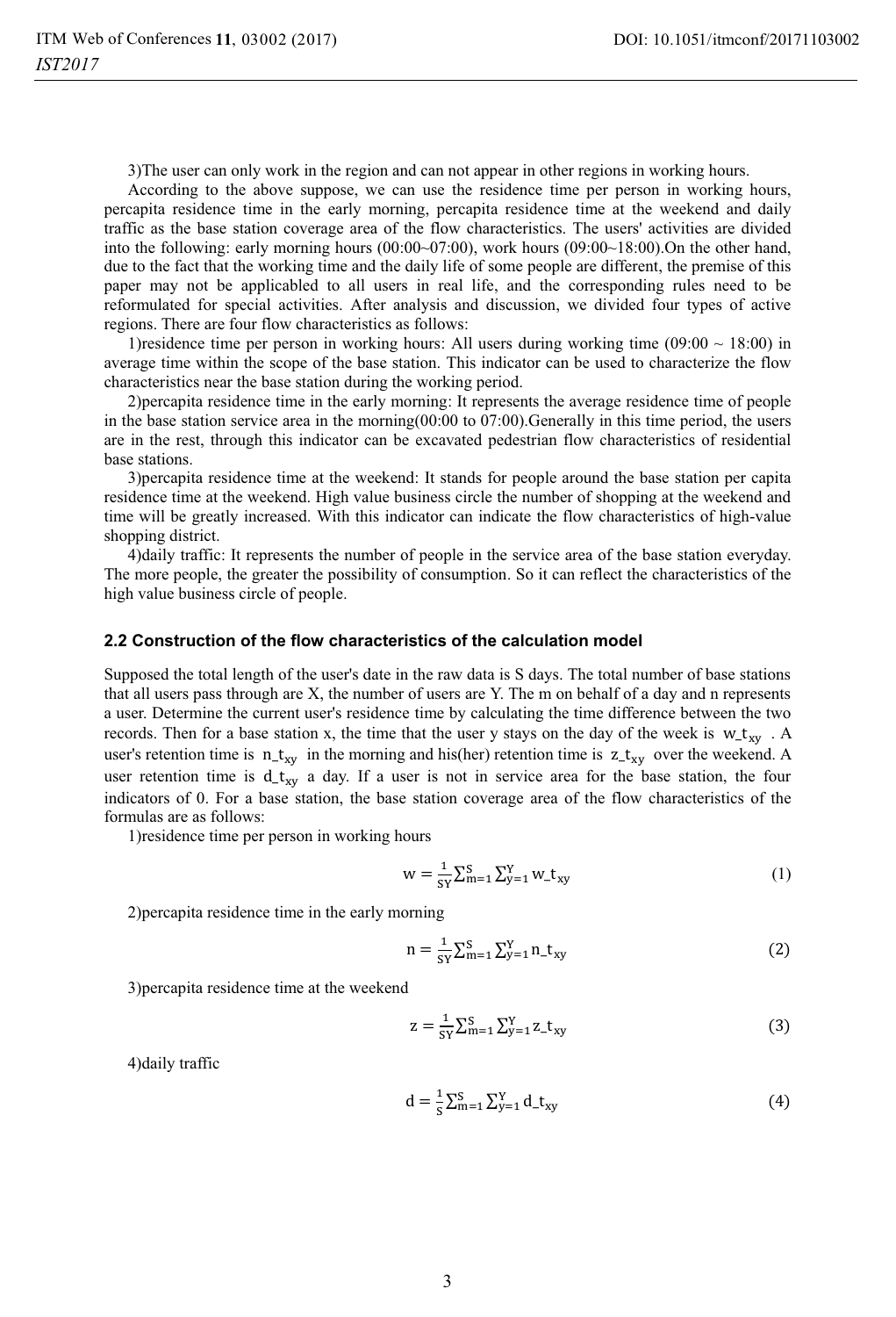### **2.3 Hierarchical clustering algorithm**

Clustering is the process of grouping physical or abstract collections into multiple classes of similar objects. Clustering analysis is a group of data according to the similarity and differences into several categories. The purpose is to make the similarity between the data of the same category as large as possible, and the similarity between the data in different categories is as small as possible[12, 13]. Hierarchical clustering algorithm for a given level of decomposition of the data until a certain condition is met, can be divided into specific types of cohesion and split. Cohesive hierarchical clustering is a bottom-up strategy. At first, each object is used as a cluster and then the cluster is combined into more and more large clusters, until all the objects in a cluster or a condition is terminated. The split level clustering is just the opposite of the hierarchical clustering. Split hierarchical clustering uses a top-down strategy. First, it puts all objects in a cluster and then subdivides them into smaller and smaller clusters until each object becomes a cluster or to a termination condition[14]. The basic idea of hierarchical clustering algorithm is to calculate the distance between each object, and the closer object merged into a class. Loop execution until merged into one large class[15]. In this paper, a hierarchical clustering algorithm is used. Hierarchical clustering algorithm includes the following four steps:

Step1: Each object is classified as a class, so the total number of categories is N. Each category contains only one object. We should calculate all the categories of the distance between each other.

Step2: Find the two categories with the smallest distance and merge it into one class.

Step3: Recompute the distance between the new category and all the old categories.

Step4: Repeat Step2 and Step3 until the last merge into one class.

# **3 Experiment and analysis**

#### **3.1 Experiment environment**

In this paper, the Matlab R2014b is useded to realize programming. Experiment environment as follows:

Processor: Inter (R) Core(TM) CPU: i3-2330M Frequency: 2.20GHz Memory: 4G Operating System: Windows 7-64 bit

#### **3.2 Experimental data preprocessing**

In this paper, the positioning data obtained from the analysis of the specific interface provided by the local mobile communication operators. Select the base station data from 2014-1-1 to 2014-6-30 as the observation window for analysis. Selecting the base station data from 2014-1-1 to 2014-6-30 as the observation window of the analysis and extracting the location data of the city to form the modeling data. The partial position data of the base station of the period is shown in Table 3-1. There are two types of network: 2G and 3G in the table. The LOC number represents the base station location number. The EMASI represents the base station location number.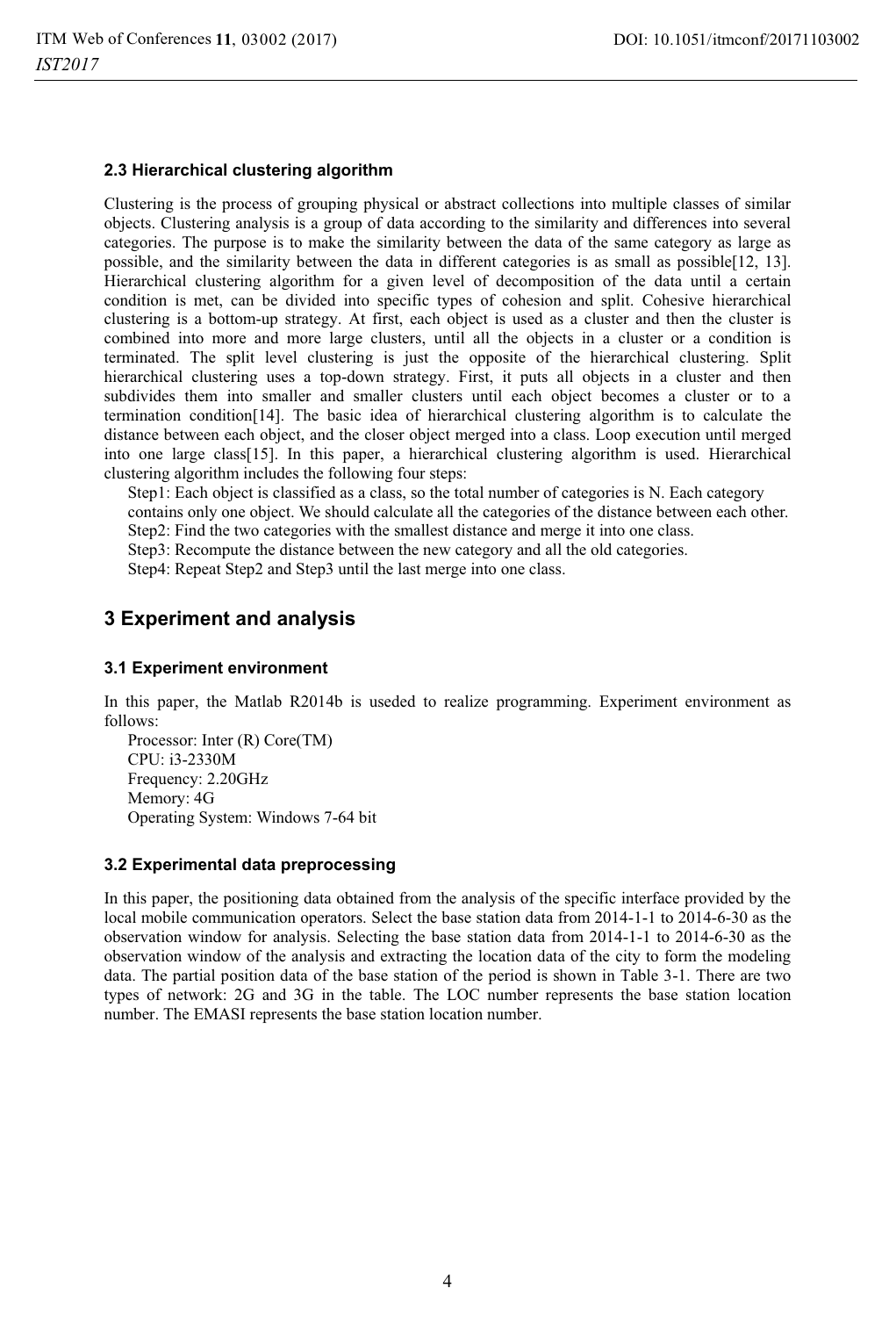| Date           | Time     | <b>Base Station Number</b> | EMASI Number |
|----------------|----------|----------------------------|--------------|
| $2014 - 1 - 1$ | 02.21.32 | 36983                      | 55555        |
| $2014 - 1 - 1$ | 02:25:43 | 36981                      | 55555        |
| $2014 - 1 - 1$ | 02:35:13 | 36981                      | 55555        |
| $2014 - 1 - 1$ | 02:55:23 | 36981                      | 55555        |

Table 3-1 Part of the base station location data

By analyzing the base station mobile log found that part of the log records incomplete, we call these data "noise"[16]. On the one hand, due to the huge amount of data, and the log contains a lot of "noise" data, which is needed to denoising. On the other hand, there are many attributes of the positioning data, which need to filter out the useless attributes. So we need to clean the data in the first step. There are three types of network type. The LOC number and signaling type are useless for the purpose of this paper, and the three kinds of redundant attributes are eliminated by word segmentation tools. Measuring the user's retention time does not need to be accurate to the millisecond, so the time will be removed in the same way. After the above steps on the collation of the log, we get the log after the pretreatment. As we can see, the Table 3-2 shows the format of data pre-processing.

Table 3-2 Preprocessing data

| Date           | Time        | Network Type | LOC Number     | Station | <b>EMASI</b> | Signaling Ty |
|----------------|-------------|--------------|----------------|---------|--------------|--------------|
|                |             |              |                | Number  | Number       | рe           |
| $2014 - 1 - 1$ | 02:21:32:45 |              | 99598990383092 | 36983   | 55555        | 334109CA     |
| $2014 - 1 - 1$ | 02.25.43.23 |              | 93592190333561 | 36981   | 55555        | 334204CA     |
| $2014 - 1 - 1$ | 02:35:13:03 |              | 93592190333561 | 36981   | 55555        | 334204CA     |
| $2014 - 1 - 1$ | 02:55:23:00 |              | 93592190333561 | 36981   | 55555        | 334204CA     |

#### **3.3 Experimental results**

By calculating the switching time between successive two base stations (by subtracting the last release time of the last base station from the initial connection time of the next base station) to represent the dwell time of the user at a single base station. However, the first thing we need to make a reasonable assumption. The assumption is that there are no consideration of the time error between base stations. The collected data is calculated according to the calculation formula of the flow characteristics of the prior defined base station coverage area, and the sample data of each base station can be obtained. Some sample data are calculated as shown in Table 3-3. The time unit is minute.

| residence time per<br>person in working hours | percapita residence time<br>in the early morning | percapita residence time<br>at the weekend | daily traffic |
|-----------------------------------------------|--------------------------------------------------|--------------------------------------------|---------------|
| 36902                                         |                                                  |                                            | 602           |
| 36903                                         | 44                                               | 600                                        |               |
| 36904                                         |                                                  | $45^{\circ}$                               | 468           |
| 36905                                         |                                                  | 596                                        |               |

In order to eliminate the influence of the difference of the magnitude of each attribute data, this paper carries out the standard deviation treatment on the collected statistical data. This division is based on that the more close to 1, the greater the original data before the standardization processed, the longer the residence time. The processed result is shown in Table 3-4. The results of normalization of variance are plotted by using the Matlab software.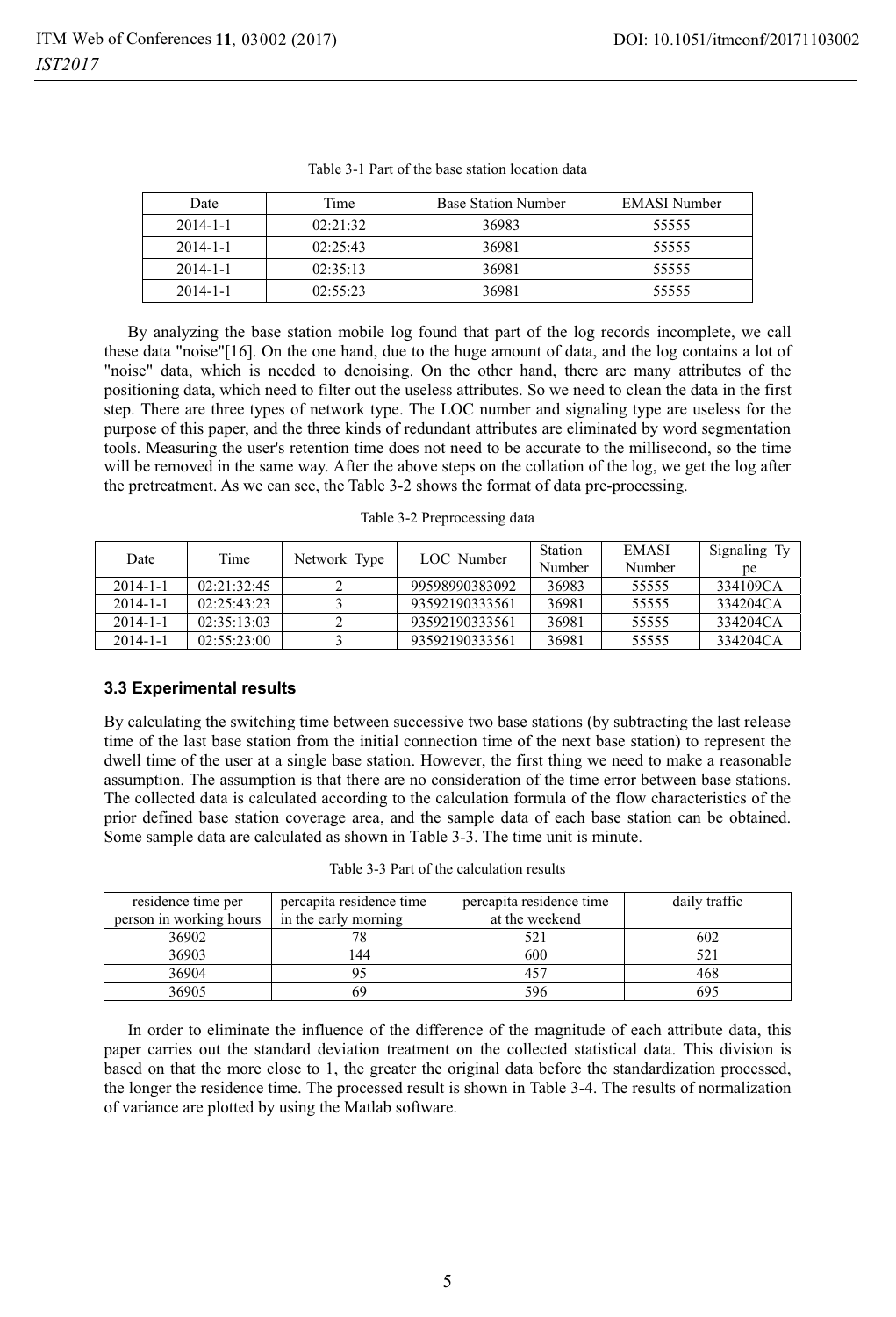| residence time per      | percapita residence time | percapita residence time | daily traffic |
|-------------------------|--------------------------|--------------------------|---------------|
| person in working hours | in the early morning     | at the weekend           |               |
| 36902                   | 0.103865                 | 0.856364                 | 0.850539      |
| 36903                   | 0.263285                 |                          | 0.725732      |
| 36904                   | 0.144928                 | 0.74                     | 0.644068      |
| 36905                   | 0.082126                 | 0.992772                 | 0.993837      |

Table 3-4 Deviation Normalization Results

A dendrogram consists of many U-shaped lines that connect data points in a hierarchical tree. The height of each U represents the distance between the two data points being connected. The measure unit is minute. The image is shown in Figure 1.In order to facilitate the study of this paper, we will enlarge the clustering map in order to clearly observe the characteristics. The image is partially enlarged as shown in Figure 2.





**Figure 1** Clustering of Pedigrees

**Figure 2** Partially Enlarged

The hierarchical clustering algorithm is implemented in the Matlab. Hierarchical clustering algorithm execution flow chart as follows:



**Figure 3** Hierarchical clustering algorithm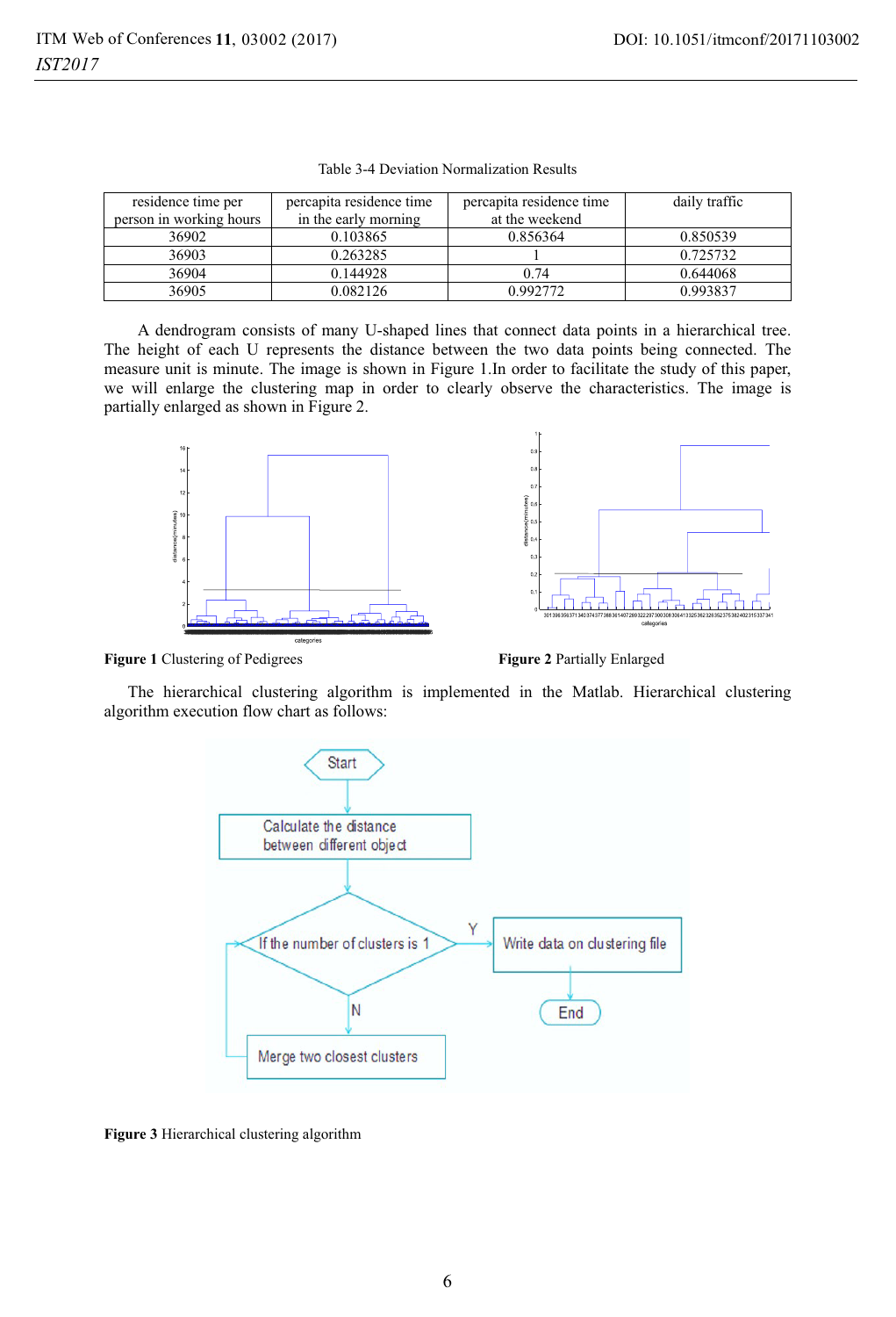We can clearly see that in the Figure1-1 in the U tree, horizontal line in the node is divided into three parts, which is achieved the best clustering effect. So as it can be seen in Figure 1,the standardized data are best classified into three Categories[16,17]. The number of the clusters is set to three. After performing the above four steps, we can draw a cluster diagram with four indexes for the clustering results, as shown in Figure 4, 5, 6.The vertical coordinates represent the residence time after the standardized treatment. There are four abscissa and they are "working hours", "early morning", "weekend", "daily". They represent the "residence time per person in working hours", "percapita residence time in the early morning", "percapita residence time at the weekend" and "daily traffic".



### **3.4 Results analysis**

In a set of experiments, we have analyzed the results. The contrasts of Figures 4, 5, 6 make it clear that the value of the different business circles is quite different. For Business Circle Category1, we can see that the abscissa is marked as "working hours percapita residence time" and the axis coordinate value is higher, then the user staying time in the coverage area of the first clustering result is longer. At the same time in the morning, the weekend percapita residence time and the average daily traffic volume corresponding to the axis of the coordinate value is relatively low, which is represented the morning and weekend coverage within the user residence time is relatively short in the two time base station. This can be inferred that the region is similar to the white-collar family work area, which is more in line with white-collar workers working area time flow changes. For the Business Circle Category 2, it can be clearly seen from the figure that the first three indicators have a shorter residence time, while the average daily traffic volume has a longer residence time. This can be inferred that the region is similar to the white-collar workers. As it can be seen from the Business Circle Category 3, for all levels, the abscissa is marked as "working hours percapita residence time" and the axis coordinate value is lower. However, the axis coordinate value of "percapita residence time in the early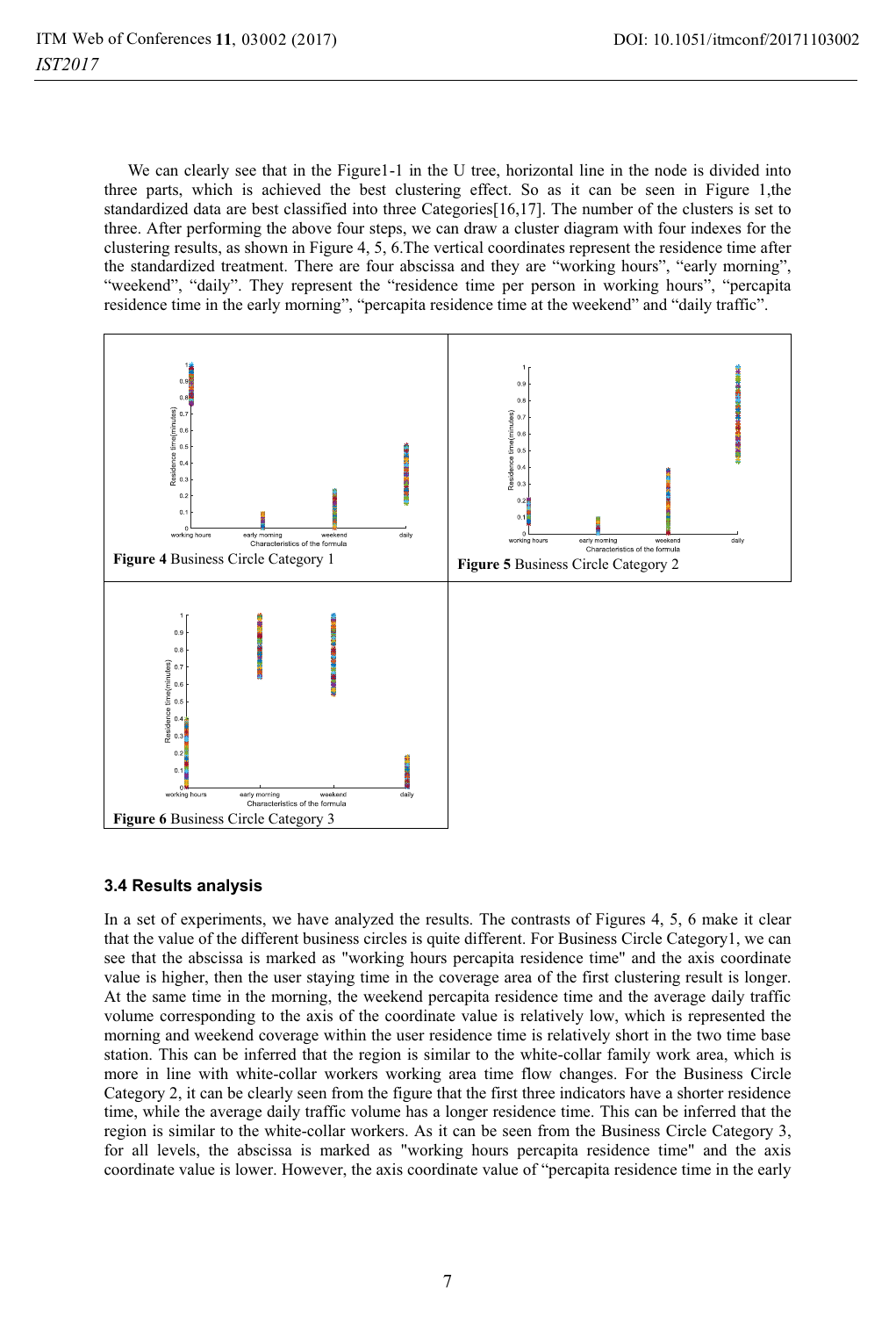morning" and "percapita residence time at the weekend" are higher than the others. We can get the conclusion that this region are similar to the residential district .

As a result of a huge business area every day, and in the early hours of the morning is generally closed, so Figure 4 more in line with the business district. So this paper can be inferred for the second kinds of cluster base station coverage area belong to the business district. Analysis of Figure 5,we can see in the working day and the average daily traffic volume of the two coordinates of the corresponding coordinate axis value Y is relatively small and the morning and the weekend corresponds to a relatively large axis coordinates, you can see in the observation window during this period of time people stay in the early hours of the morning and a longer time, we can infer a third cluster type base station service area in residential areas.

In summary, based on the analysis of base station log data, the cluster analysis shows that the average daily traffic volume of Business Circle Category1 and Business Circle Category 3 is relatively small, while white-collar workers are concentrated in eating time and commuting time, such areas are not suitable for commercial marketing. For Business Circle Category2, due to its large daily traffic volume, and this part of the base station coverage within the crowd stay relatively long, so it is suitable for commercial marketing.

# **Conclusion**

With the development of mobile communication technology, the use of mobile terminals such as mobile phones are becoming more common, the growth of the mobile phone positioning data for the analysis of the individual activities or understanding urban development provides a powerful data support. In order to increase the business to business circle and carry out the precise marketing business, in this paper, the calculation model of the flow characteristics index is established. By using the hierarchical clustering algorithm, the coverage of the business circle, residential area and work area near the base station is analyzed. The experiments results show that the hierarchical clustering algorithm has good clustering effect and can distinguish the residential area, the work area and the commercial area. It shows the feasibility and effectiveness of the algorithm in data mining. Digging out the high-value information to make recommendations to businesses and to rationalize the promotion of commercial marketing activities. However, this paper does not optimize the distance calculation of the first step data of the hierarchical clustering algorithm, which will inevitably lead to the high time complexity of the algorithm. So my future research work is mainly on the level of clustering algorithm to improve, to further improve the efficiency of the implementation of clustering computing time. Secondly, the hierarchical clustering algorithm is applied to other research fields, extending the use of hierarchical clustering algorithm to study its feasibility in other areas, this is bound to promote the development and application of clustering algorithm.

# **Acknowledgement**

This research was in part supported by grands from the Natural Science Foundation of China (No.61502438), the Hubei Provincial Department of Education Science and Technology Project (No.2014-47).

# **References**

- 1. T.F. Bao. A Study On Context Recognition and Mining of Mobile User data. University of Science and Technology of China(2012).
- 2. C. Song, Z. Qu, N. Blumm, et al. Limits of Predictability in Human Mobility. Science, **327**(5968), 1018-1021(2010).
- 3. X.F. Zhu.Research on Rapid Mining Algorithm for Massive Data.Nanjing University of Posts and Telecommunications(2012).